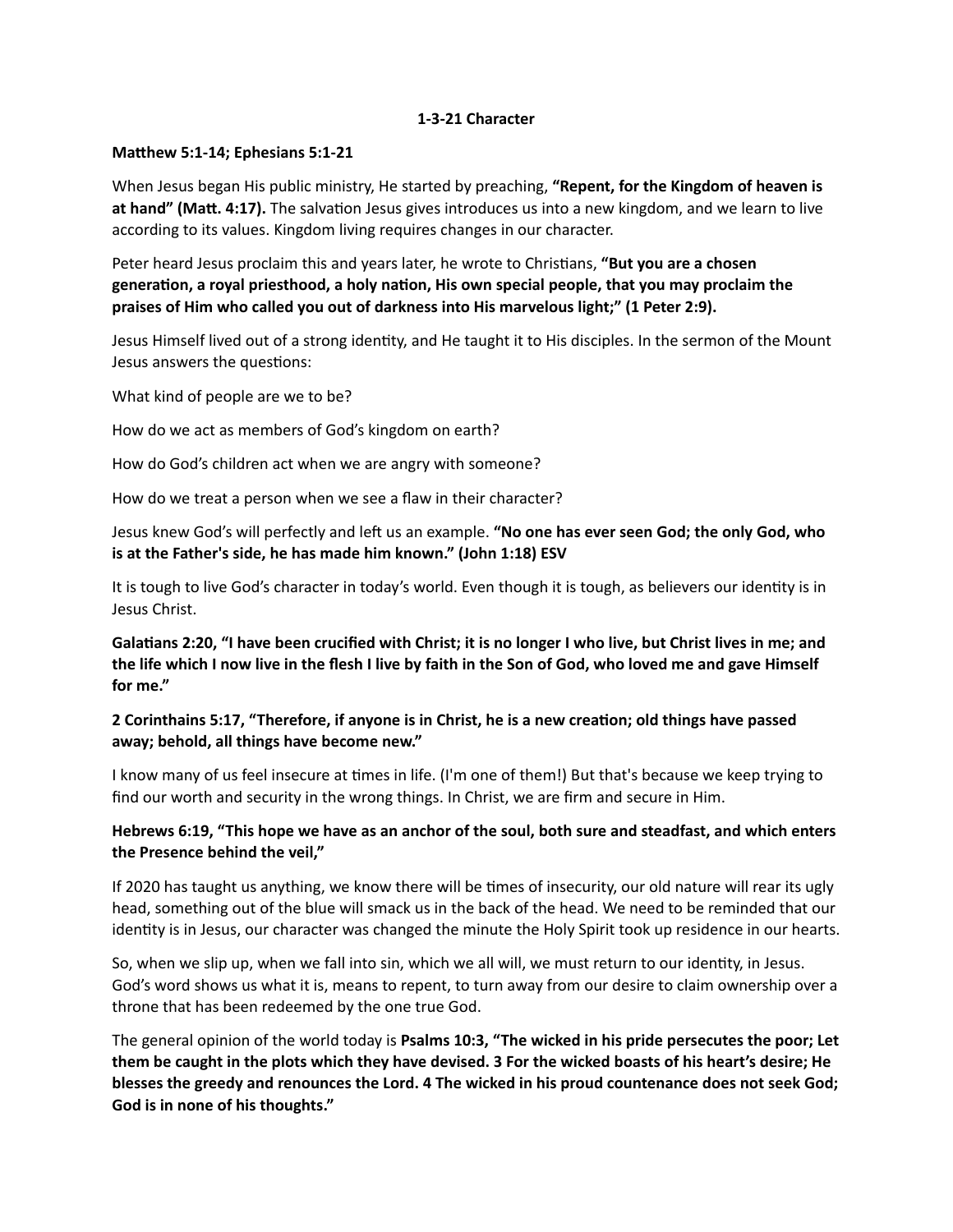Today's motto could be: Blessed are they that are rich, great, and powerful.

### **Read Matthew 5:1-12**

#### 8 Characteristics of blessed people; 8 Characteristics we must repent of.

- **I. "Blessed are the poor in spirit, For theirs is the kingdom of heaven. (v.3)**
- Everything comes from God; every good and perfect gift is from Him.
- Those who consciously depend on God, not on themselves; they are "poor" inwardly, having no ability in themselves to please God **(cf. Rom. 3:9–12).**
- Characteristic to be repented of, blessed are spiritually self-righteous.
- Can't be poor in spirit and be proud, murmuring, complaining, and blaming others.
- In 2021 we cannot be spiritually proud or content of where we are. God is great, He is Holy!

We must be empty before we can be full. The opposite of this is self-sufficiency. Our sufficiency is not of ourselves (2 Cor. 3:5). The world promotes self-sufficiency, yet God dwells with the person whose heart is broken (Isa. 57:15). This does not mean false humility or cowardice; it means a proper attitude toward self, realizing how weak and sinful we are apart from Christ -Warren Wiersbe

#### **II. "Blessed are those who mourn For they shall be comforted." (v.4)**

- Mourn over our sins to bring us to the place of repentance.
- Recognize their needs and present them to the One who can assist.
- Characteristic to be repented of, blessed are those who ignore, justify, compare, for they will be comforted, while in their sin.

This is sincere sorrow for sin, our sin and the sins of others. How careless we are about sin! We excuse it, yet God hates it, and sin breaks God's heart. Beware of the sorrow of this world (2 Cor. 7:8–10). Peter mourned with godly sorrow and was forgiven; Judas had remorse—the sorrow of this world—and he took his life. -Warren Wiersbe

# **III. "Blessed are the meek, For they shall inherit the earth." (v.5)**

- We are to be known for humility.
- Our attitude toward others; we are teachable; we do not defend ourselves when we are wrong.
- Jesus demonstrated how to be obedient to the God the Father.
- The Meek quietly submit themselves to God, His Word, His direction.

#### **Titus 3:2, "to speak evil of no one, to be peaceable, gentle, showing all humility to all men."**

• Characteristic to be repented of, blessed are the spiritually arrogant.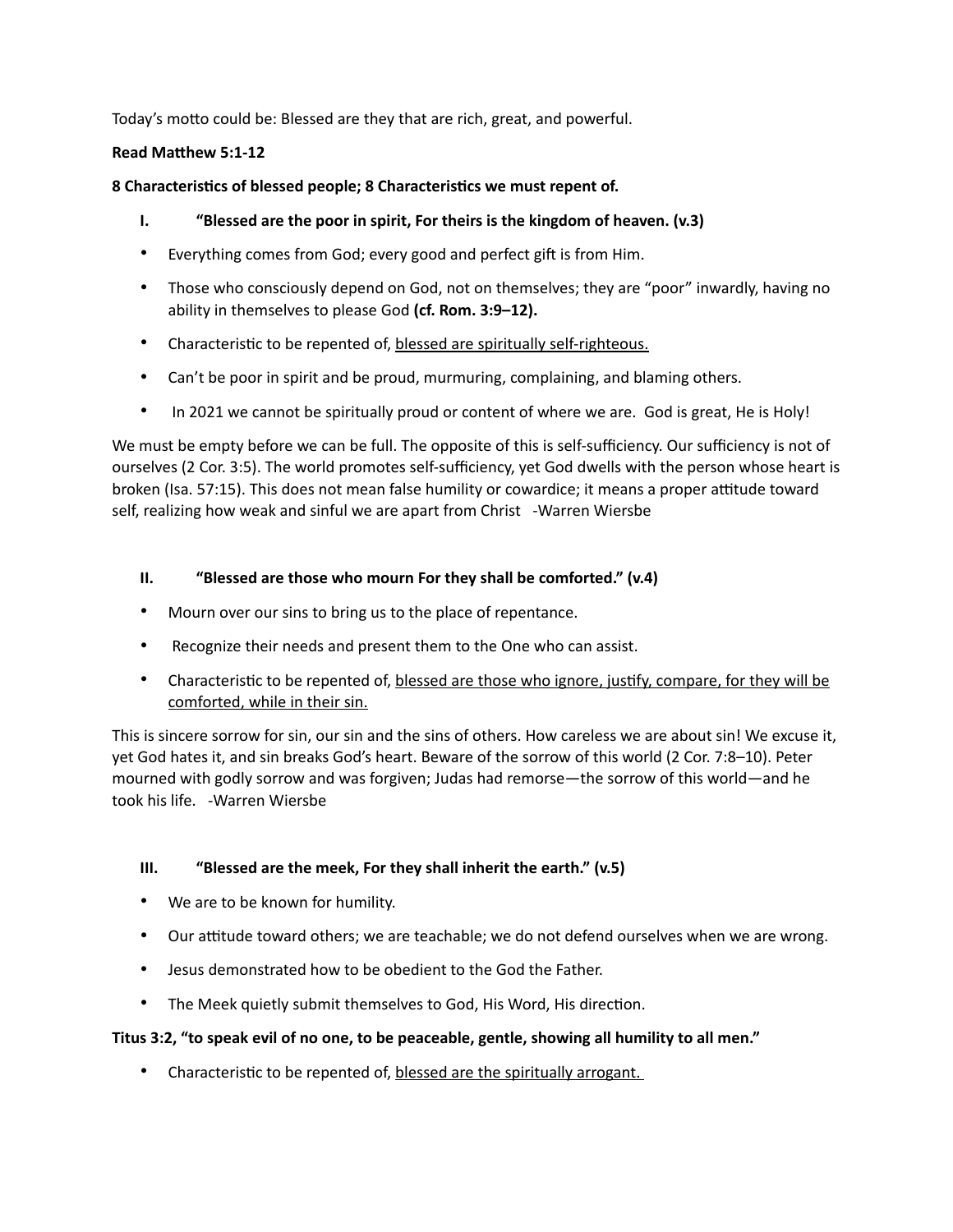**James 4:6, "But He gives more grace. Therefore He says: "God resists the proud, But gives grace to the humble."**

• We do not earn mercy, but we must have hearts prepared to receive it.

#### **IV. "Blessed are those who hunger and thirst for righteousness, For they shall be filled." (v.6)**

- We must make sure we are more concerned with standing right before God, not man.
- We must have a spiritual appetite, a continuing desire for personal righteousness.
- Characteristic to be repented of, blessed are those who hunger and thirst to provide for their desires.
- Rather than being concerned with their standing for God, they inflate their stand with God.
- Instead of God being Lord of their lives he tends to be just an advisor.
- A true Christian has an appetite for spiritual things. Ask people what they desire, and you will know what they are like.

#### **V. "Blessed are the merciful, For they shall obtain mercy." (v.7)**

- We must be known for being merciful. Not giving what is deserved.
- We have a forgiving spirit and love others. Extend mercy to others, thus demonstrating God's mercy which has been extended to them.
- Characteristic to be repented of, blessed are those that seek revenge, hold grudges and pay back.

# **Colossians 3:12, "Therefore, as the elect of God, holy and beloved, put on tender mercies, kindness, humility, meekness, longsuffering"**

Being merciful when someone doesn't deserve it.

#### Matthew 6:14, "For if you forgive men their trespasses, your heavenly Father will also forgive you."

#### **VI. "Blessed are the pure in heart, For they shall see God." (v.8)**

- Godly courage to be clean. We keep our lives clean; holiness is happiness to us, and we want no substitutes.
- Those who are inwardly clean from sin through faith in God's provision and a continual acknowledging of their sinful condition. The
- Characteristics to be repented of, blessed are the outwardly pure in heart.
- They are more worried about how they appear to others than to God.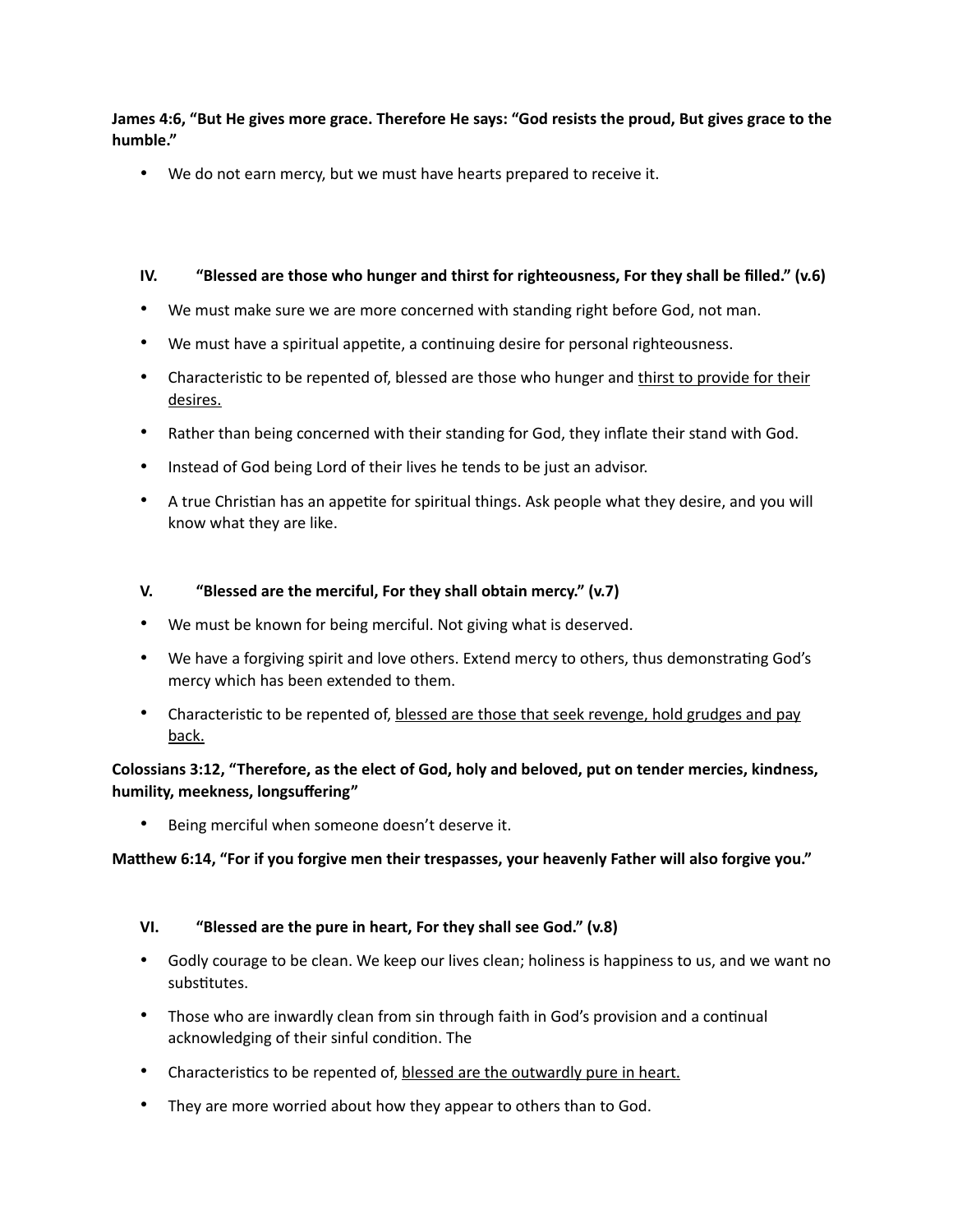• Not sinlessness (1 John 1:8) but the truth within (Ps. 51:6). It means a single heart, not divided between God and the world.

### **VII. "Blessed are the peacemakers, For they shall be called sons of God." (v.9)**

• Will you move on from a wrong/situation to keep peace? Will you look to be at peace with all mankind?

### **Romans 12:18, "If possible, so far as it depends on you, be at peace with all men."**

- Characteristics to be repented of, blessed are those ready to cause division.
- Christians should bring peace, between people and God and between those who are at odds with each other. We share the Gospel of peace.
- This is not "peace at any price," for holiness is more important than a peace based on sin (see James 3:17; Heb. 12:14). Compromise is not peace, but Christians should not be contentious as they contend for the faith.

# **Psalm 120:6-7, "My soul has dwelt too long with one who hates peace. 7 I am for peace; But when I speak, they are for war."**

# **VIII. Blessed are those who are persecuted for righteousness sake, For theirs is the kingdom of heaven." (v.10)**

- We will be persecuted for doing right, for standing up for God. All who live godly lives will suffer persecution.
- Continue to read verses 11-12
- Characteristic to be repented of, blessed are those who won't stand up for God's truth. Who shrink and afraid of what others will think?
- Note that we should be accused "falsely." We should never be guilty of deliberately asking for persecution. If we live godly lives, suffering will come!

These qualities contrast sharply with Pharisaic "righteousness." The Pharisees were not "poor in spirit"; did not "mourn" in recognition of their needs; were proud and harsh, not humble and gentle; they felt they had attained righteousness and therefore did not have a continual appetite or desire for it; they were more concerned with "legalities" of God's and their own laws than with showing mercy; were pure ceremonially but not inwardly; created a rift, not peace in Judaism; and certainly did not possess true righteousness.

#### **Read Matthew 5:13-14**

# **Galatians 5:1-21**

We are a people who…